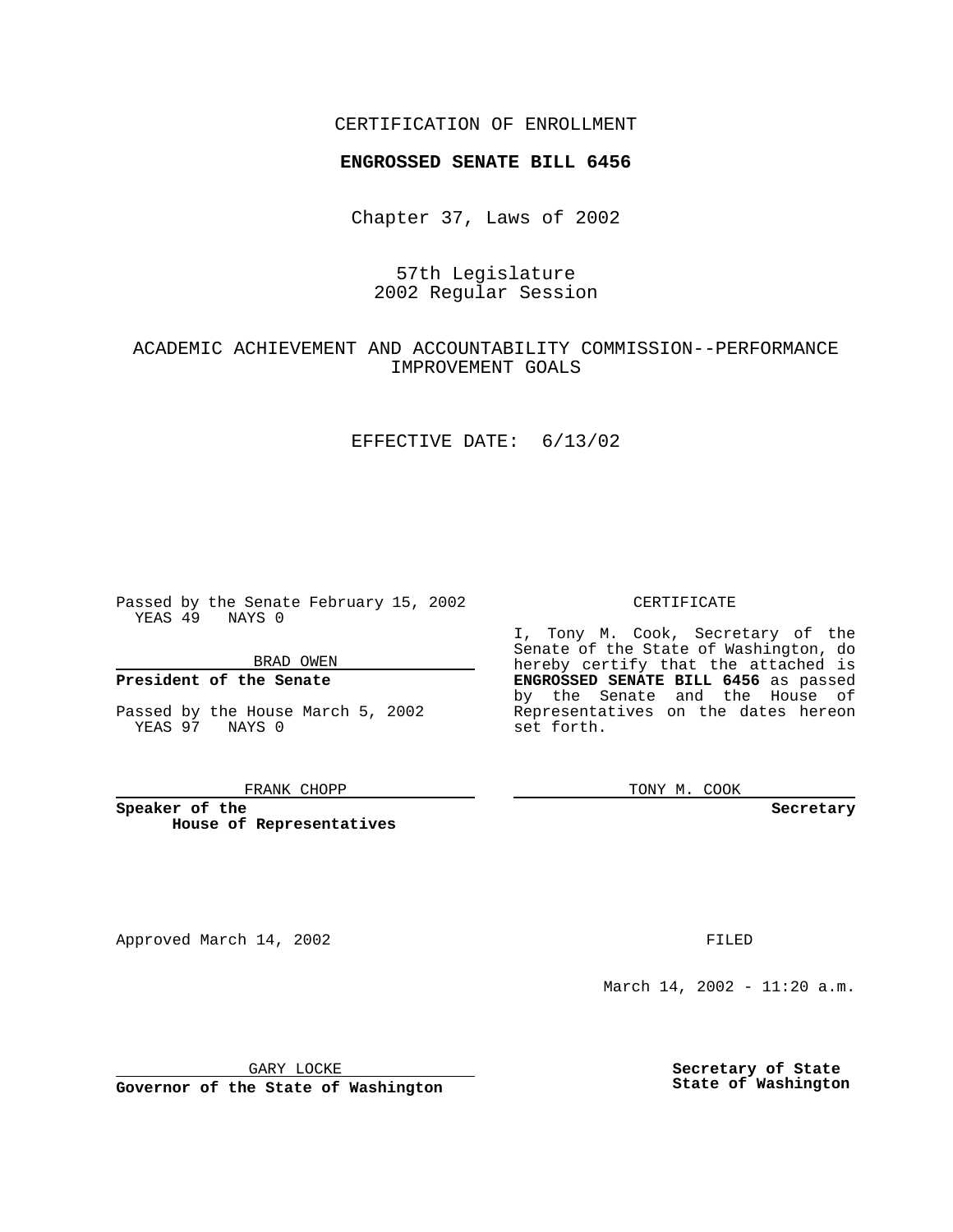# **ENGROSSED SENATE BILL 6456** \_\_\_\_\_\_\_\_\_\_\_\_\_\_\_\_\_\_\_\_\_\_\_\_\_\_\_\_\_\_\_\_\_\_\_\_\_\_\_\_\_\_\_\_\_\_\_

\_\_\_\_\_\_\_\_\_\_\_\_\_\_\_\_\_\_\_\_\_\_\_\_\_\_\_\_\_\_\_\_\_\_\_\_\_\_\_\_\_\_\_\_\_\_\_

Passed Legislature - 2002 Regular Session

### **State of Washington 57th Legislature 2002 Regular Session**

**By** Senators McAuliffe, Finkbeiner, Kohl-Welles, Winsley and Keiser; by request of Governor Locke, Superintendent of Public Instruction, Washington State School Directors Association, A+ Commission and State Board of Education

Read first time 01/17/2002. Referred to Committee on Education.

 AN ACT Relating to authorizing the academic achievement and accountability commission to set performance improvement goals for certain disaggregated groups of students and dropout goals; and amending RCW 28A.655.030.

5 BE IT ENACTED BY THE LEGISLATURE OF THE STATE OF WASHINGTON:

6 **Sec. 1.** RCW 28A.655.030 and 1999 c 388 s 102 are each amended to 7 read as follows:

8 The powers and duties of the academic achievement and 9 accountability commission shall include, but are not limited to the 10 following:

 (1) For purposes of statewide accountability, the commission shall: (a) Adopt and revise performance improvement goals in reading, writing, science, and mathematics by subject and grade level as the commission deems appropriate to improve student learning, once 15 assessments in these subjects are required statewide. The goals shall be consistent with student privacy protection provisions of RCW 28A.655.090(7) and shall not conflict with requirements contained in Title I of the federal elementary and secondary education act of 1965, 19 as amended. The goals may be established for all students,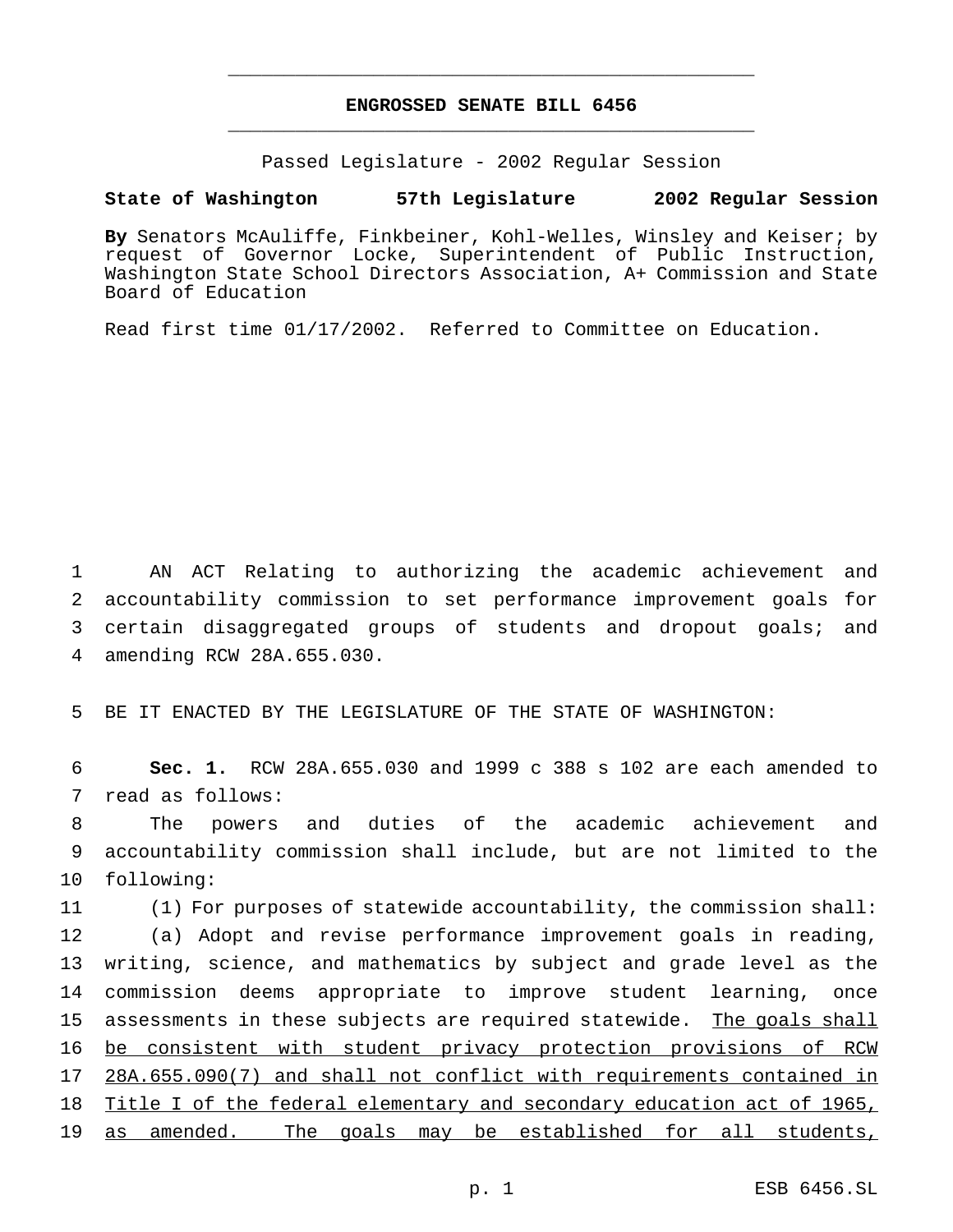economically disadvantaged students, limited English proficient students, students with disabilities, and students from disproportionately academically underachieving racial and ethnic 4 backgrounds. The commission may establish school and school district goals addressing high school graduation rates and dropout reduction goals for students in grades seven through twelve. The goals shall be in addition to any goals adopted in RCW 28A.655.050. The commission may also revise any goal adopted in RCW 28A.655.050. The commission shall adopt the goals by rule. However, before each goal is implemented, the commission shall present the goal to the education committees of the house of representatives and the senate for the committees' review and comment in a time frame that will permit the legislature to take statutory action on the goal if such action is deemed warranted by the legislature;

 (b) Identify the scores students must achieve in order to meet the standard on the Washington assessment of student learning and determine student scores that identify levels of student performance below and beyond the standard. The commission shall set such performance standards and levels in consultation with the superintendent of public instruction and after consideration of any recommendations that may be developed by any advisory committees that may be established for this purpose;

 (c) Adopt objective, systematic criteria to identify successful schools and school districts and recommend to the superintendent of public instruction schools and districts to be recognized for two types of accomplishments, student achievement and improvements in student achievement. Recognition for improvements in student achievement shall include consideration of one or more of the following accomplishments:

 (i) An increase in the percent of students meeting standards. The level of achievement required for recognition may be based on the achievement goals established by the legislature under RCW 28A.655.050 and the commission under (a) of this subsection;

 (ii) Positive progress on an improvement index that measures 34 improvement in all levels of the assessment; and

 (iii) Improvements despite challenges such as high levels of mobility, poverty, English as a second language learners, and large numbers of students in special populations as measured by either the percent of students meeting the standard, or the improvement index.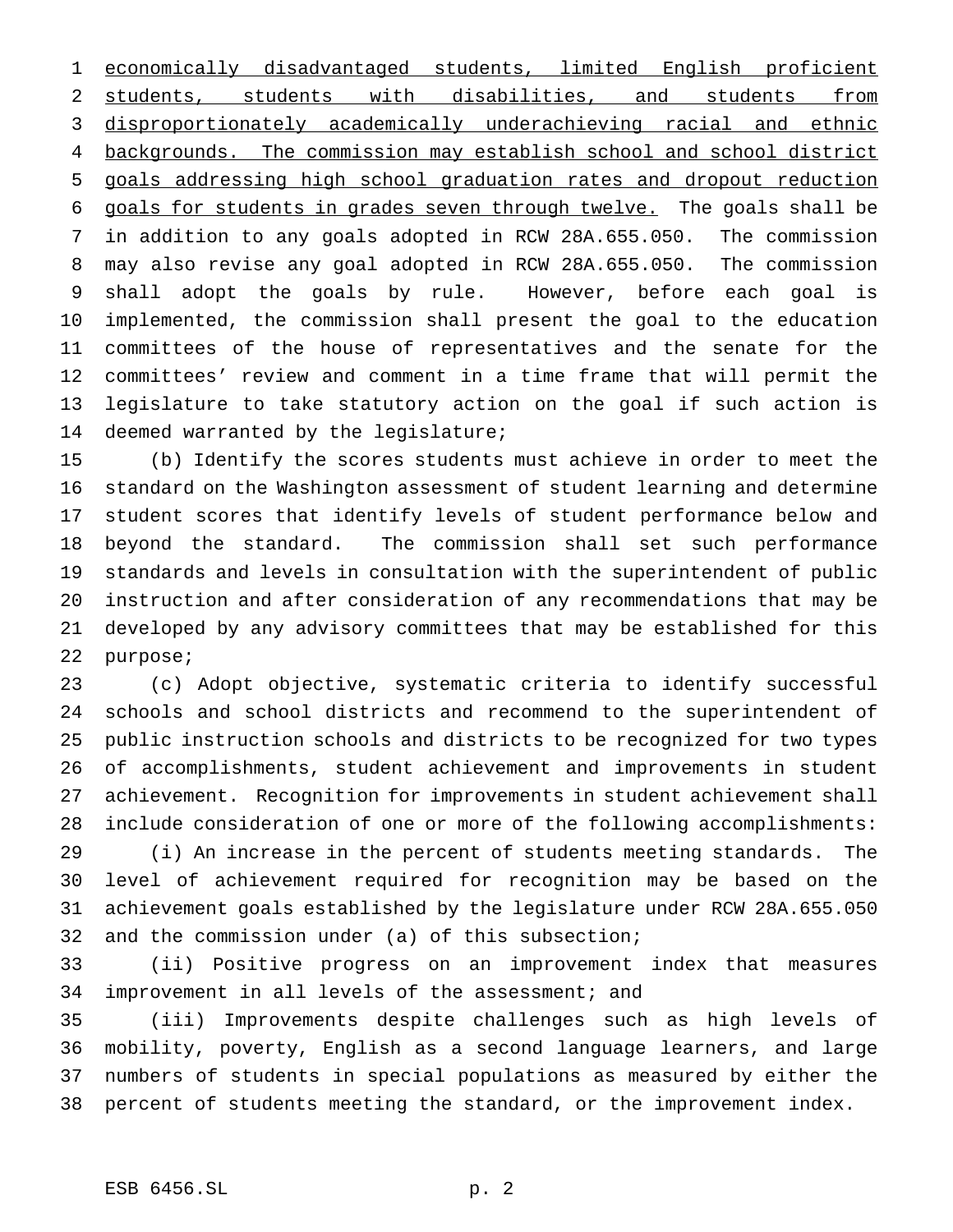When determining the baseline year or years for recognizing individual schools, the commission may use the assessment results from the initial years the assessments were administered, if doing so with individual schools would be appropriate;

 (d) Adopt objective, systematic criteria to identify schools and school districts in need of assistance and those in which significant numbers of students persistently fail to meet state standards. In its deliberations, the commission shall consider the use of all statewide mandated criterion-referenced and norm-referenced standardized tests; (e) Identify schools and school districts in which state intervention measures will be needed and a range of appropriate intervention strategies, beginning no earlier than June 30, 2001, and after the legislature has authorized a set of intervention strategies. Beginning no earlier than June 30, 2001, and after the legislature has authorized a set of intervention strategies, at the request of the commission, the superintendent shall intervene in the school or school district and take corrective actions. This chapter does not provide additional authority for the commission or the superintendent of public instruction to intervene in a school or school district;

 (f) Identify performance incentive systems that have improved or have the potential to improve student achievement;

 (g) Annually review the assessment reporting system to ensure fairness, accuracy, timeliness, and equity of opportunity, especially with regard to schools with special circumstances and unique populations of students, and a recommendation to the superintendent of public instruction of any improvements needed to the system;

 (h) Annually report by December 1st to the legislature, the governor, the superintendent of public instruction, and the state board of education on the progress, findings, and recommendations of the commission. The report may include recommendations of actions to help improve student achievement;

 (i) By December 1, 2000, and by December 1st annually thereafter, report to the education committees of the house of representatives and the senate on the progress that has been made in achieving the reading goal under RCW 28A.655.050 and any additional goals adopted by the commission;

 (j) Coordinate its activities with the state board of education and the office of the superintendent of public instruction;